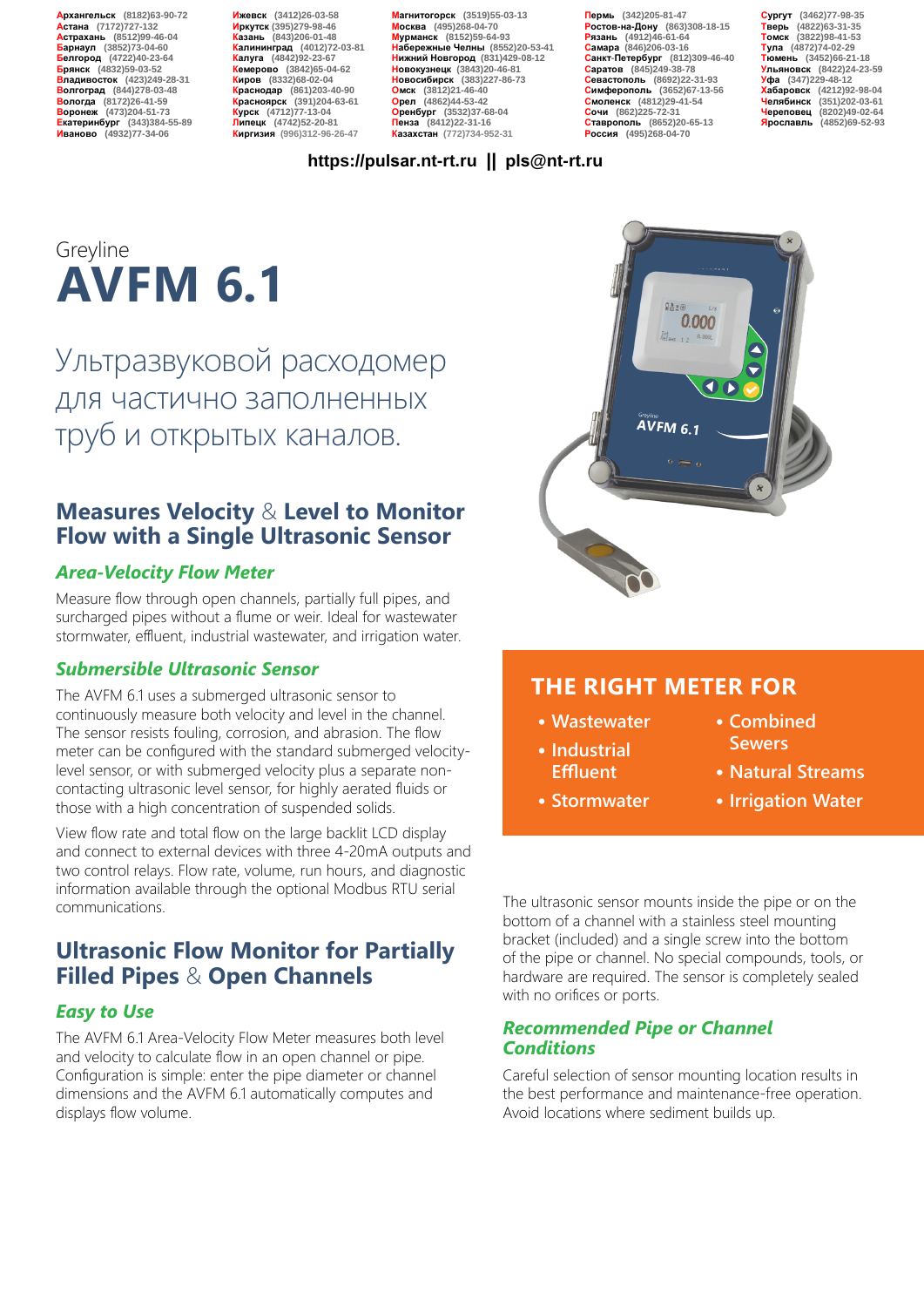The best possible accuracy will result when the water is not highly turbulent and where velocity is evenly distributed across the channel. The channel should not have drops or direction changes immediately upstream of the sensor mounting location. Pipe or channel slope should not exceed 3%. See the installation manual for specific installation recommendations.

The AVFM 6.1 can measure forward flow velocity up to 6 m/s (19.7 ft/s) and reverse flow up to 1.5 m/s (5 ft/s). The electronics and software sample and average flow rates continuously to provide stable readings. The submerged velocity / level sensor will measure flow in partially full and surcharged pipes with pressure up to 10 psi. No special setup or adjustment is required. The minimum recommended pipe diameter is 150 mm (5.9 in).



Alternate sensor models are available for special applications: a separate noncontacting ultrasonic level sensor with a submerged velocity sensor. The sensor cable can be extended up to 152.4 m (500 ft). Use this configuration for pipes or channels with a high concentration of air or suspended solids.

#### *Custom Channel Shapes*

Configure the AVFM 6.1 for installation in irregular or compound channel shapes by entering the channel width at multiple level points through a simple menu. Channels of virtually any shape can be monitored with your choice of measurement units.

#### *Standard 26 Million Point Data Logger*

The AVFM 6.1 will store time and date-stamped flow values at 10-second to 60-minute intervals. Daily flow reports are automatically created where total, minimum, maximum, and average flow rates are displayed on the LCD display. Transfer log files and daily flow reports to any USB flash drive just by connecting to the logger's USB output. Windows software is included to display log files in graph and table formats, change measurement units, and generate flow reports. Or, download data as .csv file format for import directly to Microsoft Excel.

#### *Greyline AVFM 6.1 Area-Velocity Flow Meter*

- Digitally Measure flow in pipes and open channels of any shape
- Ideal where flumes or weirs are difficult to install
- Works with water level from 25.4 mm to 4.5 mm (1 in to 15 ft)
- Auto-detects field installation of options, serial communications, and control relays

The AVFM 6.1 Area-Velocity Flow Meter includes a submerged ultrasonic sensor that is installed at the bottom of an open pipe or channel. Exposed materials are stainless steel so the sensor resists fouling and corrosion, and has no moving parts, orifices, ports, or electrodes.

The AVFM 6.1 displays and totalizes flow. It includes three 4-20mA outputs (flow, level, and velocity), plus two control relays for level alarms or flow proportionate pulse output for samplers and chlorinators. It is easy to calibrate with the built-in keypad and menu system. A built-in 26 million point data logger with USB output is standard. Intrinsic safety barriers for sensor and cable installation in hazardous rated channels are also optional.





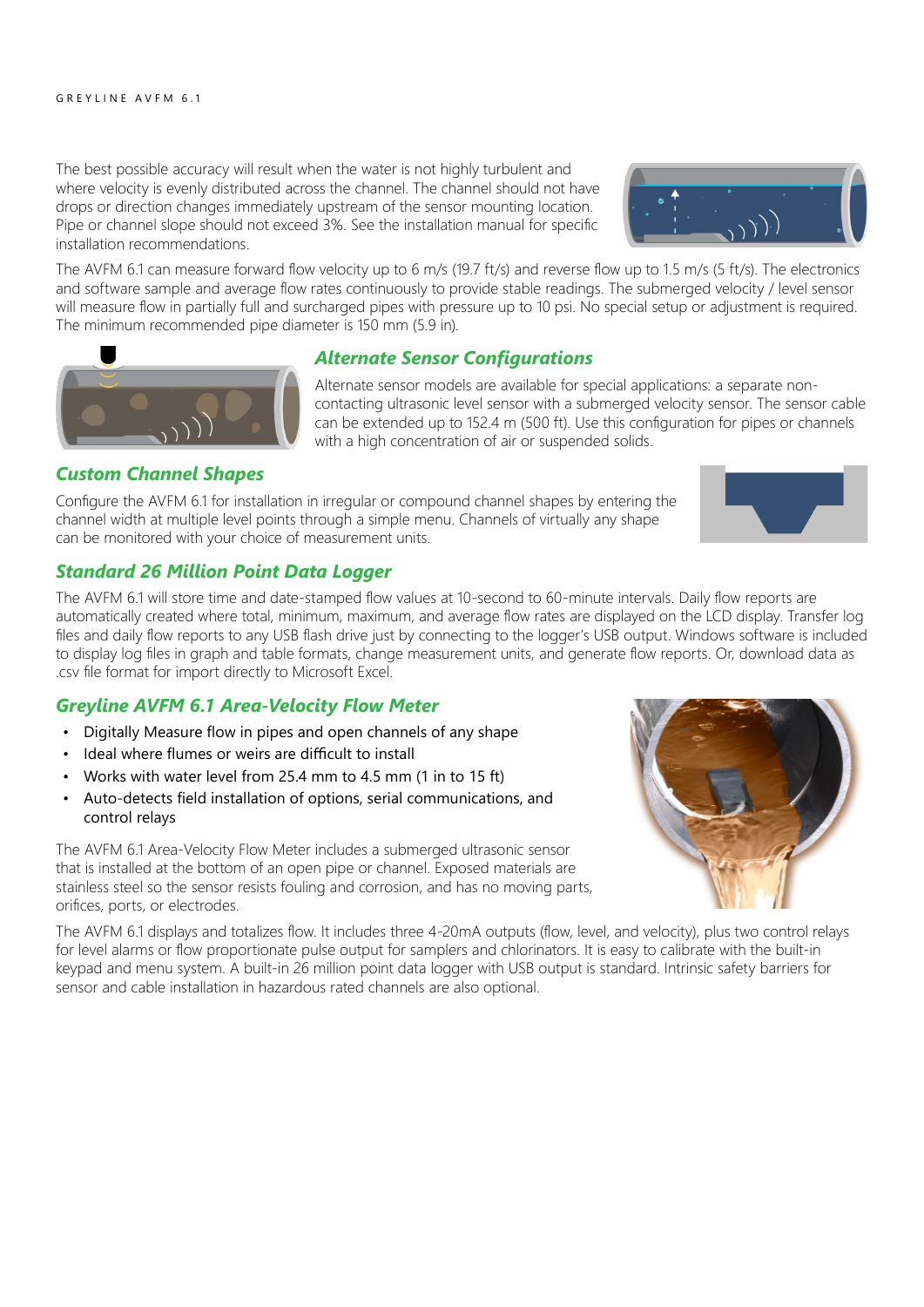

## **Technical Specifications**

#### **GENERAL SPECIFICATIONS**

| <b>Operating Parameters:</b>             | Round pipe, rectangular, trapezoid, egg, or custom shapes                                                                                                                                                                                                                                                      |
|------------------------------------------|----------------------------------------------------------------------------------------------------------------------------------------------------------------------------------------------------------------------------------------------------------------------------------------------------------------|
| Programming:                             | Built-in 5-key calibrator with English, French, or Spanish language selection                                                                                                                                                                                                                                  |
| <b>Electronics Enclosure:</b>            | NEMA4X (IP66) polycarbonate with clear, shatterproof cover                                                                                                                                                                                                                                                     |
| <b>Accuracy:</b>                         | • Level: ±0.25% of reading or ±2.03 mm (0.08 in), whichever is greater. Repeatability & Linearity 0.1%.<br>• Velocity: ±2% of reading or ±0.012 m/s (0.04 ft/s), whichever is greater. Requires solids or bubbles minimum size<br>of 100 microns, minimum concentration 75 ppm. Repeatability & Linearity 0.5% |
| Display:                                 | White, back-lit matrix — displays flow rate, totalizer, relay states, operating mode, and calibration menu                                                                                                                                                                                                     |
| <b>Power Input:</b>                      | • 100-240 V AC 50/60 Hz, 10 V A maximum<br>• Optional: 9-32 V DC, 10 W maximum                                                                                                                                                                                                                                 |
| <b>Analog Output:</b>                    | 3 Isolated 4-20mA, 1 k $\Omega$ , (flow, level, and velocity) or 0-5 V DC by menu selection                                                                                                                                                                                                                    |
| <b>Control Relays:</b>                   | 2 Relays, form 'C' dry contacts rated 5 A SPDT; programmable flow alarm and/or flow proportional pulse (sampler/<br>totalizer), flow and/or level alarm                                                                                                                                                        |
| Data logger:                             | Programmable 26 million point data capacity, time and date stamped plus formatted flow reports including total,<br>average, minimum, maximum, and times of occurrence. Includes USB output to Flash Drives and Windows software.                                                                               |
| <b>Operating Temp.</b><br>(Electronics): | $-20$ °C to 60 °C (-5 °F to 140 °F)                                                                                                                                                                                                                                                                            |
| <b>Approximate Shipping</b><br>Weight:   | 4.5 kg (10 lb)                                                                                                                                                                                                                                                                                                 |
| <b>Approvals:</b>                        | CE, CSA/UL/EN 61010-1                                                                                                                                                                                                                                                                                          |

#### **TRANSDUCER SPECIFICATIONS**

| Transducer:                                | QZ02L submersible sensor measures level and velocity                                                                                                                                                                               |
|--------------------------------------------|------------------------------------------------------------------------------------------------------------------------------------------------------------------------------------------------------------------------------------|
| <b>Level Measurement</b><br>Range:         | • Minimum Head: $25.4$ mm $(1 \text{ in})$<br>• Maximum Head: $4.6$ m (15 ft)                                                                                                                                                      |
| <b>Velocity Measurement</b><br>Range:      | 0.031 m/s to 6.2 m/s (0.1 ft/s to 20 ft/s) and reverse flow to -1.5 m/s (-5 ft/s) in fluids containing bubbles or solids<br>with a minimum size of 100 microns and a minimum concentration of 75 ppm to act as acoustic reflectors |
| <b>Operating Temperature:</b>              | $-15$ °C to 80 °C (5 °F to 175 °F)                                                                                                                                                                                                 |
| <b>Exposed Materials:</b>                  | 316 stainless steel, epoxy resin, polyurethane                                                                                                                                                                                     |
| <b>Transducer Cables:</b>                  | 7.6 m (25 ft) submersible polyurethane jacket, shielded, 3-coaxial                                                                                                                                                                 |
| <b>Transducer Mounting Kit:</b>            | Includes MB-QZ stainless steel mounting bracket                                                                                                                                                                                    |
| <b>Temperature</b><br><b>Compensation:</b> | Automatic, continuous                                                                                                                                                                                                              |

#### **POPULAR OPTIONS**

| <b>Industrial Automation</b><br><b>Protocols:</b> | Modbus RTU via RS485                                                                                                                 |
|---------------------------------------------------|--------------------------------------------------------------------------------------------------------------------------------------|
| <b>Transducer Cables:</b>                         | 15.2 m or 30.5 m (50 ft or 100 ft) submersible, continuous from sensor — or splice up to a total of 152.4 m (500 ft)<br>lengthlength |
| <b>Sensor Cable Junction Box</b>                  | Watertight NEMA4 polycarbonate with connection terminal strip                                                                        |
| <b>Enclosure Heater:</b>                          | Thermostatically controlled to -40 °F/°C — recommended for temperatures below 0 °C (32 °F)                                           |
| <b>Intrinsic Safety Barriers:</b>                 | For sensor mounting in Class I, II, III, Div. I, II, Groups C, D, E, F, G hazardous locations                                        |
| <b>Transducers:</b>                               | Separate non-contacting ultrasonic level sensor and submerged velocity sensor                                                        |
| <b>Sensor Mounting Bands:</b>                     | Stainless steel sensor mounting bands for pipes 152.4 mm to 1.8 m (6 in to 6 ft) diameter                                            |